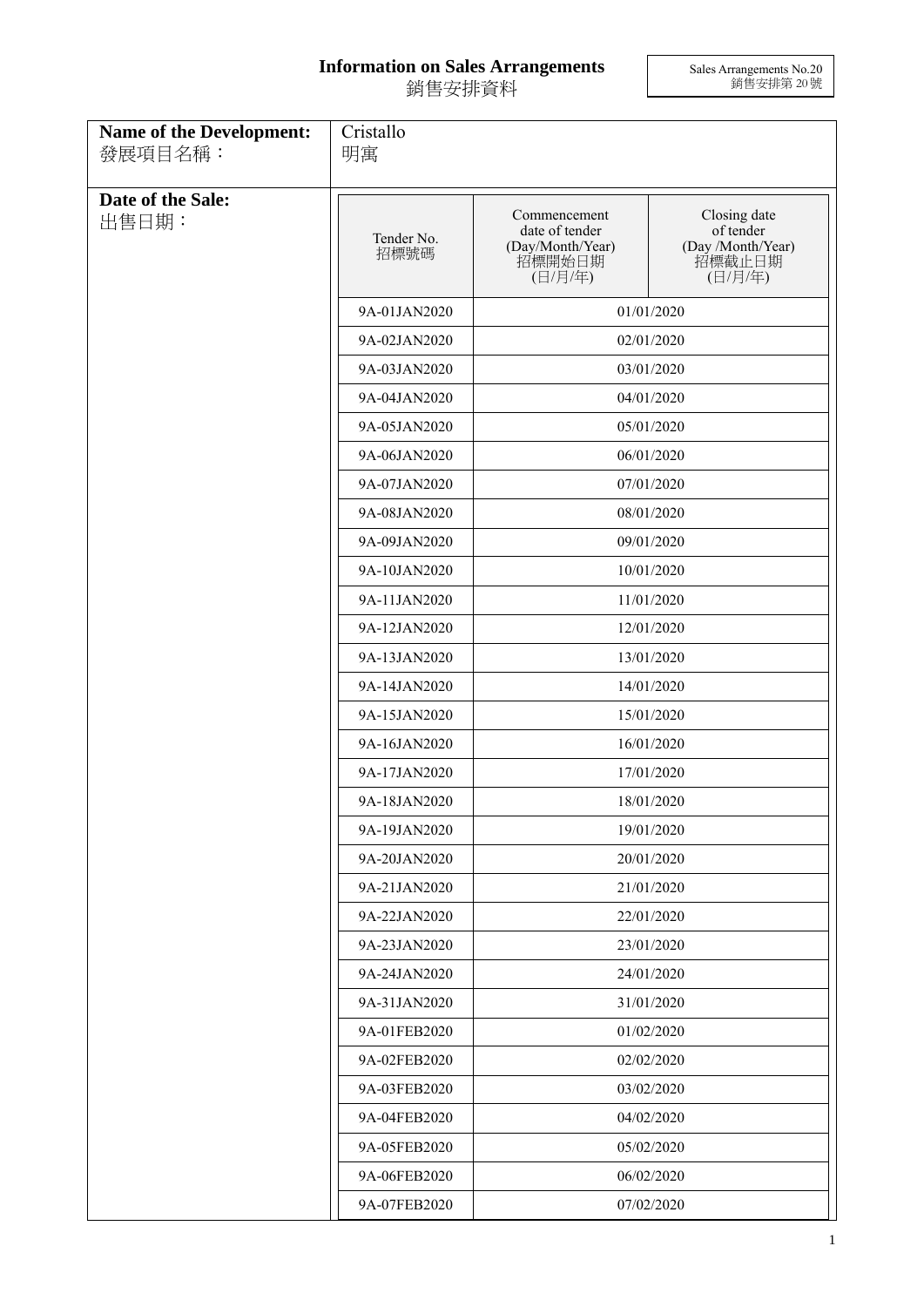|                   | 9A-08FEB2020 |                                | 08/02/2020                |
|-------------------|--------------|--------------------------------|---------------------------|
|                   | 9A-09FEB2020 |                                | 09/02/2020                |
|                   | 9A-10FEB2020 |                                | 10/02/2020                |
|                   | 9A-11FEB2020 |                                | 11/02/2020                |
|                   | 9A-12FEB2020 |                                | 12/02/2020                |
|                   | 9A-13FEB2020 |                                | 13/02/2020                |
|                   | 9A-14FEB2020 |                                | 14/02/2020                |
|                   | 9A-15FEB2020 |                                | 15/02/2020                |
|                   | 9A-16FEB2020 |                                | 16/02/2020                |
|                   | 9A-17FEB2020 |                                | 17/02/2020                |
|                   | 9A-18FEB2020 |                                | 18/02/2020                |
|                   | 9A-19FEB2020 |                                | 19/02/2020                |
|                   | 9A-20FEB2020 |                                | 20/02/2020                |
|                   | 9A-21FEB2020 |                                | 21/02/2020                |
|                   | 9A-22FEB2020 |                                | 22/02/2020                |
|                   | 9A-23FEB2020 |                                | 23/02/2020                |
|                   | 9A-24FEB2020 |                                | 24/02/2020                |
|                   | 9A-25FEB2020 |                                | 25/02/2020                |
|                   | 9A-26FEB2020 |                                | 26/02/2020                |
|                   | 9A-27FEB2020 |                                | 27/02/2020                |
|                   | 9A-28FEB2020 |                                | 28/02/2020                |
|                   |              |                                |                           |
|                   | 9A-29FEB2020 |                                | 29/02/2020                |
| Time of the Sale: |              |                                |                           |
| 出售時間:             | Tender No.   | Commencement<br>time of tender | Closing time<br>of tender |
|                   | 招標號碼         | 招標開始時間                         | 招標截止時間                    |
|                   | 9A-01JAN2020 | 4:00 p.m. 下午4時                 | 5:00 p.m. 下午5時            |
|                   | 9A-02JAN2020 | 4:00 p.m. 下午4時                 | 5:00 p.m. 下午5時            |
|                   | 9A-03JAN2020 | 4:00 p.m. 下午4時                 | 5:00 p.m. 下午5時            |
|                   | 9A-04JAN2020 | 4:00 p.m. 下午4時                 | 5:00 p.m. 下午5時            |
|                   | 9A-05JAN2020 | 4:00 p.m. 下午4時                 | 5:00 p.m. 下午5時            |
|                   | 9A-06JAN2020 | 4:00 p.m. 下午4時                 | 5:00 p.m. 下午5時            |
|                   | 9A-07JAN2020 | 4:00 p.m. 下午4時                 | 5:00 p.m. 下午5時            |
|                   | 9A-08JAN2020 | 4:00 p.m. 下午4時                 | 5:00 p.m. 下午5時            |
|                   | 9A-09JAN2020 | 4:00 p.m. 下午4時                 | 5:00 p.m. 下午5時            |
|                   | 9A-10JAN2020 | 4:00 p.m. 下午4時                 | 5:00 p.m. 下午5時            |
|                   | 9A-11JAN2020 | 4:00 p.m. 下午4時                 | 5:00 p.m. 下午5時            |
|                   | 9A-12JAN2020 | 4:00 p.m. 下午4時                 | 5:00 p.m. 下午5時            |
|                   | 9A-13JAN2020 | 4:00 p.m. 下午4時                 | 5:00 p.m. 下午5時            |
|                   | 9A-14JAN2020 | 4:00 p.m. 下午4時                 | 5:00 p.m. 下午5時            |
|                   | 9A-15JAN2020 | 4:00 p.m. 下午4時                 | 5:00 p.m. 下午5時            |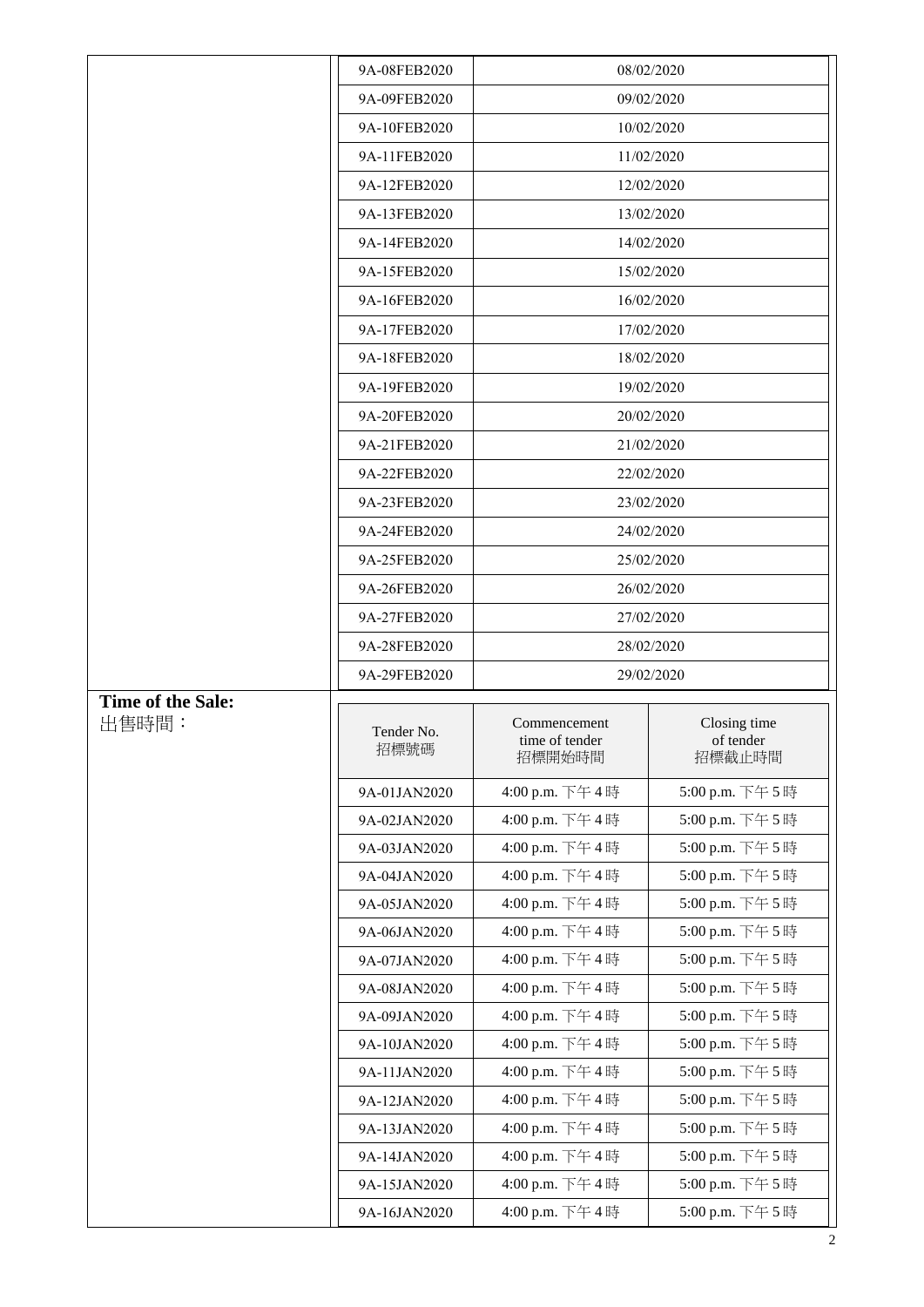| 9A-17JAN2020 | 4:00 p.m. 下午4時                                                       | 5:00 p.m. 下午5時  |
|--------------|----------------------------------------------------------------------|-----------------|
| 9A-18JAN2020 | 4:00 p.m. 下午4時                                                       | 5:00 p.m. 下午5時  |
| 9A-19JAN2020 | 4:00 p.m. 下午4時                                                       | 5:00 p.m. 下午5時  |
| 9A-20JAN2020 | 4:00 p.m. 下午4時                                                       | 5:00 p.m. 下午5時  |
| 9A-21JAN2020 | 4:00 p.m. 下午4時                                                       | 5:00 p.m. 下午5時  |
| 9A-22JAN2020 | 4:00 p.m. 下午4時                                                       | 5:00 p.m. 下午 5時 |
| 9A-23JAN2020 | 4:00 p.m. 下午4時                                                       | 5:00 p.m. 下午5時  |
| 9A-24JAN2020 | 4:00 p.m. 下午4時                                                       | 5:00 p.m. 下午 5時 |
| 9A-31JAN2020 | 4:00 p.m. 下午4時                                                       | 5:00 p.m. 下午5時  |
| 9A-01FEB2020 | 4:00 p.m. 下午4時                                                       | 5:00 p.m. 下午5時  |
| 9A-02FEB2020 | 4:00 p.m. 下午4時                                                       | 5:00 p.m. 下午5時  |
| 9A-03FEB2020 | 4:00 p.m. 下午4時                                                       | 5:00 p.m. 下午 5時 |
| 9A-04FEB2020 | 4:00 p.m. 下午4時                                                       | 5:00 p.m. 下午5時  |
| 9A-05FEB2020 | 4:00 p.m. 下午4時                                                       | 5:00 p.m. 下午5時  |
| 9A-06FEB2020 | 4:00 p.m. 下午4時                                                       | 5:00 p.m. 下午5時  |
| 9A-07FEB2020 | 4:00 p.m. 下午4時                                                       | 5:00 p.m. 下午5時  |
| 9A-08FEB2020 | 4:00 p.m. 下午4時                                                       | 5:00 p.m. 下午5時  |
| 9A-09FEB2020 | 4:00 p.m. 下午4時                                                       | 5:00 p.m. 下午5時  |
| 9A-10FEB2020 | 4:00 p.m. 下午4時                                                       | 5:00 p.m. 下午5時  |
| 9A-11FEB2020 | 4:00 p.m. 下午4時                                                       | 5:00 p.m. 下午5時  |
| 9A-12FEB2020 | 4:00 p.m. 下午4時                                                       | 5:00 p.m. 下午5時  |
| 9A-13FEB2020 | 4:00 p.m. 下午4時                                                       | 5:00 p.m. 下午5時  |
| 9A-14FEB2020 | 4:00 p.m. 下午4時                                                       | 5:00 p.m. 下午5時  |
| 9A-15FEB2020 | 4:00 p.m. 下午4時                                                       | 5:00 p.m. 下午5時  |
| 9A-16FEB2020 | 4:00 p.m. 下午4時                                                       | 5:00 p.m. 下午5時  |
| 9A-17FEB2020 | 4:00 p.m. 下午4時                                                       | 5:00 p.m. 下午5時  |
| 9A-18FEB2020 | 4:00 p.m. 下午4時                                                       | 5:00 p.m. 下午5時  |
| 9A-19FEB2020 | 4:00 p.m. 下午4時                                                       | 5:00 p.m. 下午5時  |
| 9A-20FEB2020 | 4:00 p.m. 下午4時                                                       | 5:00 p.m. 下午5時  |
| 9A-21FEB2020 | 4:00 p.m. 下午4時                                                       | 5:00 p.m. 下午5時  |
| 9A-22FEB2020 | 4:00 p.m. 下午4時                                                       | 5:00 p.m. 下午5時  |
| 9A-23FEB2020 | 4:00 p.m. 下午4時                                                       | 5:00 p.m. 下午5時  |
| 9A-24FEB2020 | 4:00 p.m. 下午4時                                                       | 5:00 p.m. 下午5時  |
| 9A-25FEB2020 | 4:00 p.m. 下午4時                                                       | 5:00 p.m. 下午5時  |
| 9A-26FEB2020 | 4:00 p.m. 下午4時                                                       | 5:00 p.m. 下午5時  |
| 9A-27FEB2020 | 4:00 p.m. 下午4時                                                       | 5:00 p.m. 下午5時  |
| 9A-28FEB2020 | 4:00 p.m. 下午4時                                                       | 5:00 p.m. 下午5時  |
| 9A-29FEB2020 | 4:00 p.m. 下午4時                                                       | 5:00 p.m. 下午5時  |
|              | (Note : please refer to "Other matters" below)<br>(注意: 請參閱下文「其他事項 」) |                 |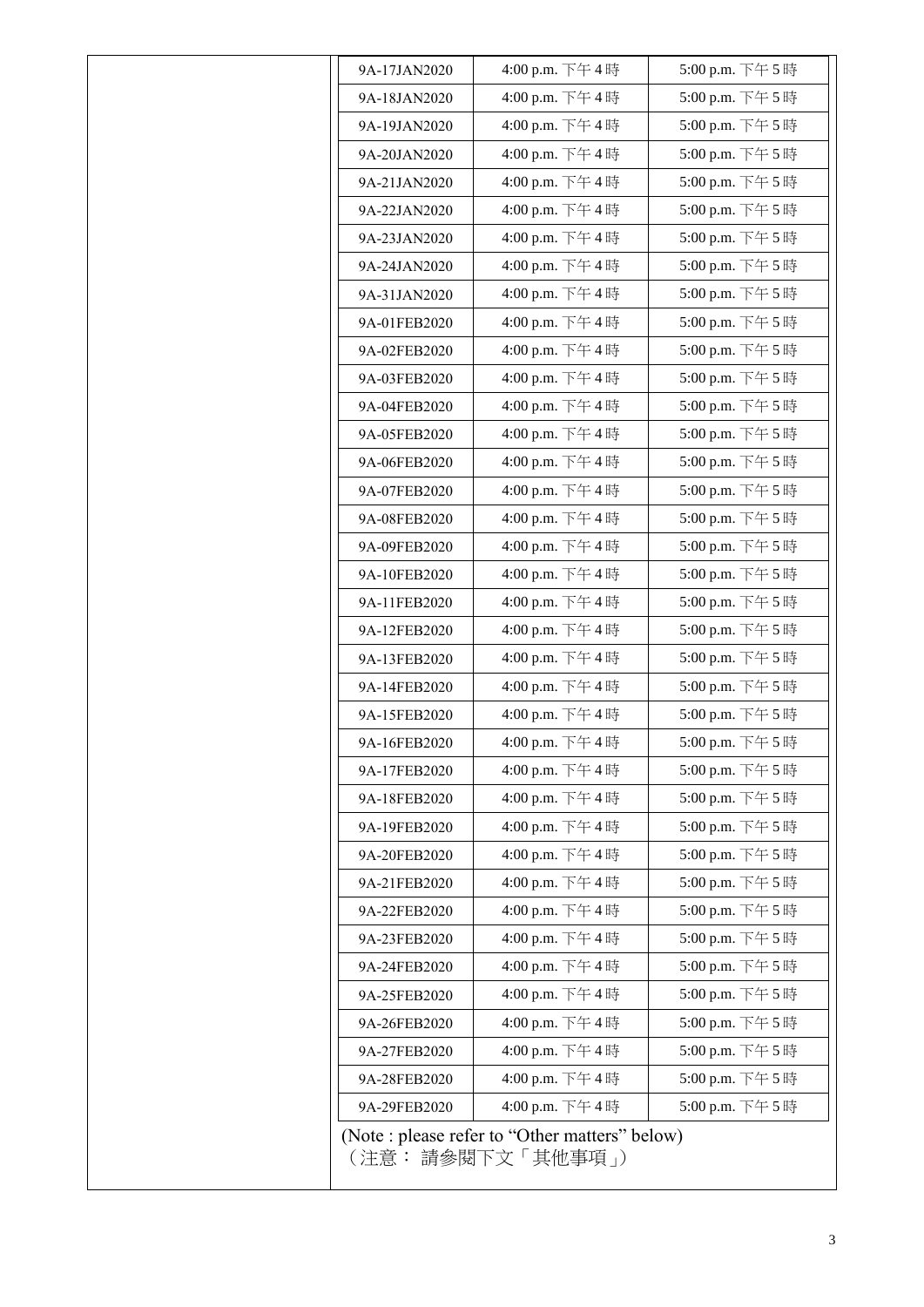| Place where the sale will  |                  | B/F of Railway Plaza, No.39 Chatham Road South, Tsim Sha                                              |                  |                                                   |
|----------------------------|------------------|-------------------------------------------------------------------------------------------------------|------------------|---------------------------------------------------|
| take place:                |                  | Tsui, Kowloon                                                                                         |                  |                                                   |
| 出售地點:                      |                  | 九龍尖沙咀漆咸道南39號鐵路大廈地庫                                                                                    |                  |                                                   |
|                            |                  |                                                                                                       |                  |                                                   |
|                            |                  |                                                                                                       |                  |                                                   |
| <b>Number of specified</b> |                  | $\mathbf{1}$                                                                                          |                  |                                                   |
| residential properties     |                  |                                                                                                       |                  |                                                   |
| that will be offered to be |                  |                                                                                                       |                  |                                                   |
|                            |                  |                                                                                                       |                  |                                                   |
| sold:                      |                  |                                                                                                       |                  |                                                   |
| 將提供出售的指明住宅物                |                  |                                                                                                       |                  |                                                   |
| 業的數目                       |                  |                                                                                                       |                  |                                                   |
|                            |                  | Description of the residential properties that will be offered to be sold:                            |                  |                                                   |
|                            | 將提供出售的指明住宅物業的描述: |                                                                                                       |                  |                                                   |
|                            |                  |                                                                                                       |                  |                                                   |
| The following flat(s):     |                  |                                                                                                       |                  |                                                   |
| 以下單位 :                     |                  |                                                                                                       |                  |                                                   |
|                            |                  |                                                                                                       |                  |                                                   |
| 9&10A                      |                  |                                                                                                       |                  |                                                   |
|                            |                  | The method to be used to determine the order of priority in which each of the persons                 |                  |                                                   |
|                            |                  | interested in purchasing any of the specified residential properties may select the                   |                  |                                                   |
|                            |                  | residential property that the person wishes to purchase:                                              |                  |                                                   |
|                            |                  | 將會使用何種方法,決定有意購買該等指明住宅物業的每名人士可揀選其意欲購買的住宅                                                               |                  |                                                   |
| 物業的優先次序:                   |                  |                                                                                                       |                  |                                                   |
|                            |                  |                                                                                                       |                  |                                                   |
|                            |                  | Subject to other matters, sale by tender - see details and particulars in the tender notices. Details |                  |                                                   |
|                            |                  | and particulars in the tender notices under different Tender No. are different.                       |                  |                                                   |
|                            |                  | 受制於其他事項,以招標方式出售 - 請參閱指明住宅物業的招標公告的細節和詳情。不同<br>招標號碼下招標公告的細節和詳情會有不同。                                     |                  |                                                   |
|                            |                  |                                                                                                       |                  |                                                   |
|                            |                  | During the following periods, the tender notices and other relevant tender documents of the           |                  |                                                   |
|                            |                  | specified residential properties will be made available for collection free of charge at B/F,         |                  |                                                   |
|                            |                  | Railway Plaza, No.39 Chatham Road South, Tsim Sha Tsui, Kowloon:-                                     |                  |                                                   |
|                            |                  | 於以下時段,招標公告及其他有關招標文件可於九龍尖沙咀漆咸道南39號鐵路大廈地庫免                                                              |                  |                                                   |
| 費領取:                       |                  |                                                                                                       |                  |                                                   |
|                            |                  |                                                                                                       |                  | Tender notice and other relevant tender documents |
|                            |                  |                                                                                                       |                  | will be made available for collection during the  |
|                            |                  | Specified residential properties that will be                                                         |                  | following periods<br>於以下時段,招標公告及                  |
| Tender No.                 |                  | offered to be sold                                                                                    |                  | 其他相關招標文件可供領取                                      |
| 招標號碼                       |                  | 將提供出售的指明住宅物業的數目                                                                                       | Date             |                                                   |
|                            |                  |                                                                                                       | (Day/Month/Year) | Time                                              |
|                            |                  |                                                                                                       | 日期(日/月/年)        | 時間                                                |
|                            |                  | All the specified residential properties set out in                                                   |                  |                                                   |
| 9A-01JAN2020               |                  | the Sales Arrangements                                                                                | 01/01/2020       | 3:00 p.m. to 5:00 p.m.<br>下午3時至下午5時               |
|                            |                  | 所有於銷售安排中列出的指明住宅物業                                                                                     |                  |                                                   |
|                            |                  | All the available and remaining                                                                       |                  | 3:00 p.m. to 5:00 p.m.                            |
| 9A-02JAN2020               |                  | specified properties<br>所有可供出售及餘下的指明住宅物業                                                              | 02/01/2020       | 下午3時至下午5時                                         |
|                            |                  | All the available and remaining                                                                       |                  |                                                   |
| 9A-03JAN2020               |                  | specified properties                                                                                  | 03/01/2020       | 3:00 p.m. to 5:00 p.m.<br>下午3時至下午5時               |
|                            |                  | 所有可供出售及餘下的指明住宅物業                                                                                      |                  |                                                   |
| 9A-04JAN2020               |                  | All the available and remaining<br>specified properties                                               | 04/01/2020       | 3:00 p.m. to 5:00 p.m.                            |
|                            |                  | 所有可供出售及餘下的指明住宅物業                                                                                      |                  | 下午3時至下午5時                                         |
|                            |                  | All the available and remaining                                                                       |                  |                                                   |
| 9A-05JAN2020               |                  | specified properties<br>安京世界集革命天的世界社会物業                                                               | 05/01/2020       | 3:00 p.m. to 5:00 p.m.<br>下午3時至下午5時               |

specified properties 所有可供出售及餘下的指明住宅物業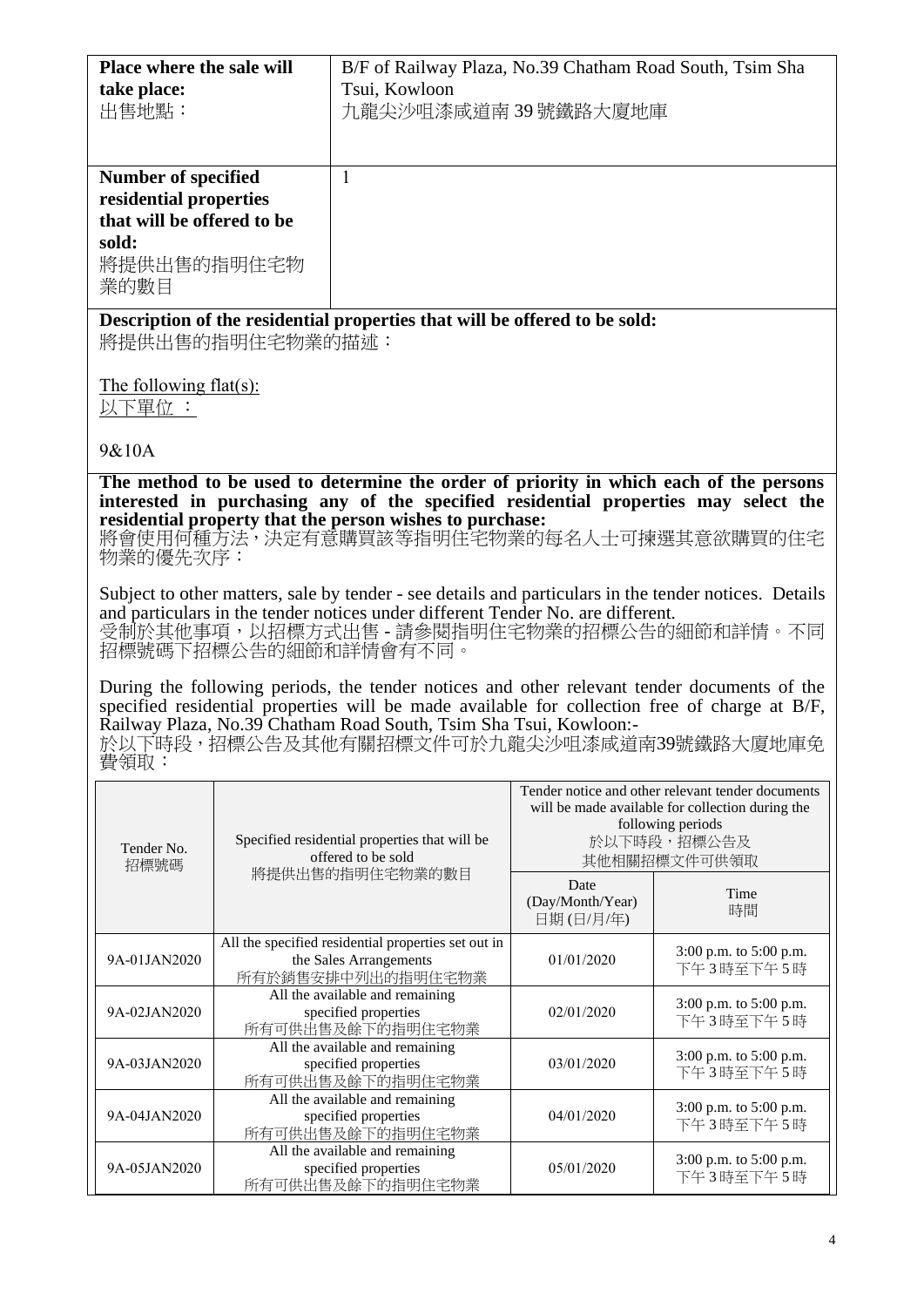| 9A-06JAN2020 | All the available and remaining<br>specified properties<br>所有可供出售及餘下的指明住宅物業 | 06/01/2020 | 3:00 p.m. to 5:00 p.m.<br>下午3時至下午5時 |
|--------------|-----------------------------------------------------------------------------|------------|-------------------------------------|
| 9A-07JAN2020 | All the available and remaining<br>specified properties<br>所有可供出售及餘下的指明住宅物業 | 07/01/2020 | 3:00 p.m. to 5:00 p.m.<br>下午3時至下午5時 |
| 9A-08JAN2020 | All the available and remaining<br>specified properties<br>所有可供出售及餘下的指明住宅物業 | 08/01/2020 | 3:00 p.m. to 5:00 p.m.<br>下午3時至下午5時 |
| 9A-09JAN2020 | All the available and remaining<br>specified properties<br>所有可供出售及餘下的指明住宅物業 | 09/01/2020 | 3:00 p.m. to 5:00 p.m.<br>下午3時至下午5時 |
| 9A-10JAN2020 | All the available and remaining<br>specified properties<br>所有可供出售及餘下的指明住宅物業 | 10/01/2020 | 3:00 p.m. to 5:00 p.m.<br>下午3時至下午5時 |
| 9A-11JAN2020 | All the available and remaining<br>specified properties<br>所有可供出售及餘下的指明住宅物業 | 11/01/2020 | 3:00 p.m. to 5:00 p.m.<br>下午3時至下午5時 |
| 9A-12JAN2020 | All the available and remaining<br>specified properties<br>所有可供出售及餘下的指明住宅物業 | 12/01/2020 | 3:00 p.m. to 5:00 p.m.<br>下午3時至下午5時 |
| 9A-13JAN2020 | All the available and remaining<br>specified properties<br>所有可供出售及餘下的指明住宅物業 | 13/01/2020 | 3:00 p.m. to 5:00 p.m.<br>下午3時至下午5時 |
| 9A-14JAN2020 | All the available and remaining<br>specified properties<br>所有可供出售及餘下的指明住宅物業 | 14/01/2020 | 3:00 p.m. to 5:00 p.m.<br>下午3時至下午5時 |
| 9A-15JAN2020 | All the available and remaining<br>specified properties<br>所有可供出售及餘下的指明住宅物業 | 15/01/2020 | 3:00 p.m. to 5:00 p.m.<br>下午3時至下午5時 |
| 9A-16JAN2020 | All the available and remaining<br>specified properties<br>所有可供出售及餘下的指明住宅物業 | 16/01/2020 | 3:00 p.m. to 5:00 p.m.<br>下午3時至下午5時 |
| 9A-17JAN2020 | All the available and remaining<br>specified properties<br>所有可供出售及餘下的指明住宅物業 | 17/01/2020 | 3:00 p.m. to 5:00 p.m.<br>下午3時至下午5時 |
| 9A-18JAN2020 | All the available and remaining<br>specified properties<br>所有可供出售及餘下的指明住宅物業 | 18/01/2020 | 3:00 p.m. to 5:00 p.m.<br>下午3時至下午5時 |
| 9A-19JAN2020 | All the available and remaining<br>specified properties<br>所有可供出售及餘下的指明住宅物業 | 19/01/2020 | 3:00 p.m. to 5:00 p.m.<br>下午3時至下午5時 |
| 9A-20JAN2020 | All the available and remaining<br>specified properties<br>所有可供出售及餘下的指明住宅物業 | 20/01/2020 | 3:00 p.m. to 5:00 p.m.<br>下午3時至下午5時 |
| 9A-21JAN2020 | All the available and remaining<br>specified properties<br>所有可供出售及餘下的指明住宅物業 | 21/01/2020 | 3:00 p.m. to 5:00 p.m.<br>下午3時至下午5時 |
| 9A-22JAN2020 | All the available and remaining<br>specified properties<br>所有可供出售及餘下的指明住宅物業 | 22/01/2020 | 3:00 p.m. to 5:00 p.m.<br>下午3時至下午5時 |
| 9A-23JAN2020 | All the available and remaining<br>specified properties<br>所有可供出售及餘下的指明住宅物業 | 23/01/2020 | 3:00 p.m. to 5:00 p.m.<br>下午3時至下午5時 |
| 9A-24JAN2020 | All the available and remaining<br>specified properties<br>所有可供出售及餘下的指明住宅物業 | 24/01/2020 | 3:00 p.m. to 5:00 p.m.<br>下午3時至下午5時 |
| 9A-31JAN2020 | All the available and remaining<br>specified properties<br>所有可供出售及餘下的指明住宅物業 | 31/01/2020 | 3:00 p.m. to 5:00 p.m.<br>下午3時至下午5時 |
| 9A-01FEB2020 | All the available and remaining<br>specified properties<br>所有可供出售及餘下的指明住宅物業 | 01/02/2020 | 3:00 p.m. to 5:00 p.m.<br>下午3時至下午5時 |
| 9A-02FEB2020 | All the available and remaining<br>specified properties<br>所有可供出售及餘下的指明住宅物業 | 02/02/2020 | 3:00 p.m. to 5:00 p.m.<br>下午3時至下午5時 |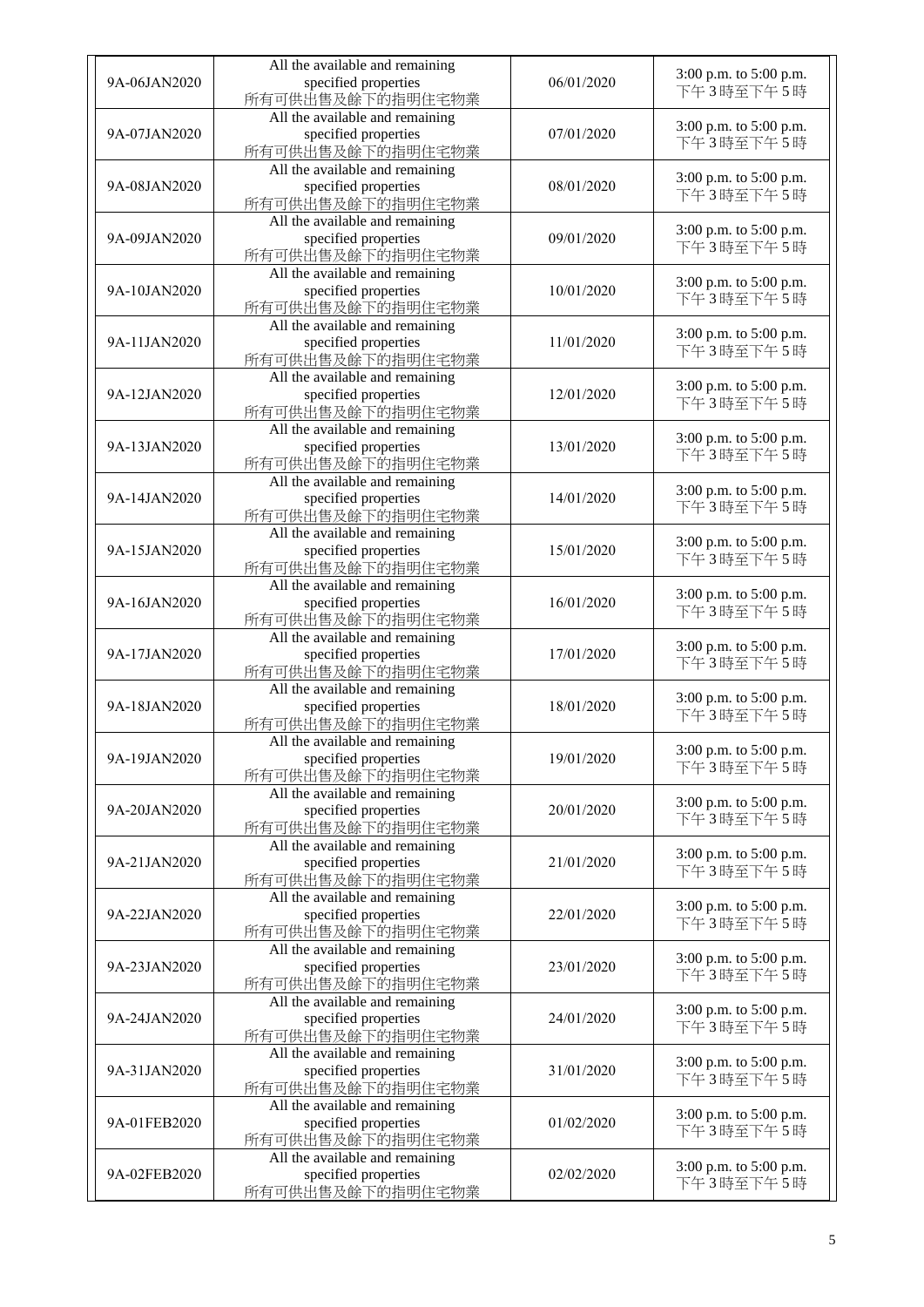| 9A-03FEB2020 | All the available and remaining<br>specified properties<br>所有可供出售及餘下的指明住宅物業 | 03/02/2020 | 3:00 p.m. to 5:00 p.m.<br>下午3時至下午5時 |
|--------------|-----------------------------------------------------------------------------|------------|-------------------------------------|
| 9A-04FEB2020 | All the available and remaining<br>specified properties<br>所有可供出售及餘下的指明住宅物業 | 04/02/2020 | 3:00 p.m. to 5:00 p.m.<br>下午3時至下午5時 |
| 9A-05FEB2020 | All the available and remaining<br>specified properties<br>所有可供出售及餘下的指明住宅物業 | 05/02/2020 | 3:00 p.m. to 5:00 p.m.<br>下午3時至下午5時 |
| 9A-06FEB2020 | All the available and remaining<br>specified properties<br>所有可供出售及餘下的指明住宅物業 | 06/02/2020 | 3:00 p.m. to 5:00 p.m.<br>下午3時至下午5時 |
| 9A-07FEB2020 | All the available and remaining<br>specified properties<br>所有可供出售及餘下的指明住宅物業 | 07/02/2020 | 3:00 p.m. to 5:00 p.m.<br>下午3時至下午5時 |
| 9A-08FEB2020 | All the available and remaining<br>specified properties<br>所有可供出售及餘下的指明住宅物業 | 08/02/2020 | 3:00 p.m. to 5:00 p.m.<br>下午3時至下午5時 |
| 9A-09FEB2020 | All the available and remaining<br>specified properties<br>所有可供出售及餘下的指明住宅物業 | 09/02/2020 | 3:00 p.m. to 5:00 p.m.<br>下午3時至下午5時 |
| 9A-10FEB2020 | All the available and remaining<br>specified properties<br>所有可供出售及餘下的指明住宅物業 | 10/02/2020 | 3:00 p.m. to 5:00 p.m.<br>下午3時至下午5時 |
| 9A-11FEB2020 | All the available and remaining<br>specified properties<br>所有可供出售及餘下的指明住宅物業 | 11/02/2020 | 3:00 p.m. to 5:00 p.m.<br>下午3時至下午5時 |
| 9A-12FEB2020 | All the available and remaining<br>specified properties<br>所有可供出售及餘下的指明住宅物業 | 12/02/2020 | 3:00 p.m. to 5:00 p.m.<br>下午3時至下午5時 |
| 9A-13FEB2020 | All the available and remaining<br>specified properties<br>所有可供出售及餘下的指明住宅物業 | 13/02/2020 | 3:00 p.m. to 5:00 p.m.<br>下午3時至下午5時 |
| 9A-14FEB2020 | All the available and remaining<br>specified properties<br>所有可供出售及餘下的指明住宅物業 | 14/02/2020 | 3:00 p.m. to 5:00 p.m.<br>下午3時至下午5時 |
| 9A-15FEB2020 | All the available and remaining<br>specified properties<br>所有可供出售及餘下的指明住宅物業 | 15/02/2020 | 3:00 p.m. to 5:00 p.m.<br>下午3時至下午5時 |
| 9A-16FEB2020 | All the available and remaining<br>specified properties<br>所有可供出售及餘下的指明住宅物業 | 16/02/2020 | 3:00 p.m. to 5:00 p.m.<br>下午3時至下午5時 |
| 9A-17FEB2020 | All the available and remaining<br>specified properties<br>所有可供出售及餘下的指明住宅物業 | 17/02/2020 | 3:00 p.m. to 5:00 p.m.<br>下午3時至下午5時 |
| 9A-18FEB2020 | All the available and remaining<br>specified properties<br>所有可供出售及餘下的指明住宅物業 | 18/02/2020 | 3:00 p.m. to 5:00 p.m.<br>下午3時至下午5時 |
| 9A-19FEB2020 | All the available and remaining<br>specified properties<br>所有可供出售及餘下的指明住宅物業 | 19/02/2020 | 3:00 p.m. to 5:00 p.m.<br>下午3時至下午5時 |
| 9A-20FEB2020 | All the available and remaining<br>specified properties<br>所有可供出售及餘下的指明住宅物業 | 20/02/2020 | 3:00 p.m. to 5:00 p.m.<br>下午3時至下午5時 |
| 9A-21FEB2020 | All the available and remaining<br>specified properties<br>所有可供出售及餘下的指明住宅物業 | 21/02/2020 | 3:00 p.m. to 5:00 p.m.<br>下午3時至下午5時 |
| 9A-22FEB2020 | All the available and remaining<br>specified properties<br>所有可供出售及餘下的指明住宅物業 | 22/02/2020 | 3:00 p.m. to 5:00 p.m.<br>下午3時至下午5時 |
| 9A-23FEB2020 | All the available and remaining<br>specified properties<br>所有可供出售及餘下的指明住宅物業 | 23/02/2020 | 3:00 p.m. to 5:00 p.m.<br>下午3時至下午5時 |
| 9A-24FEB2020 | All the available and remaining<br>specified properties<br>所有可供出售及餘下的指明住宅物業 | 24/02/2020 | 3:00 p.m. to 5:00 p.m.<br>下午3時至下午5時 |